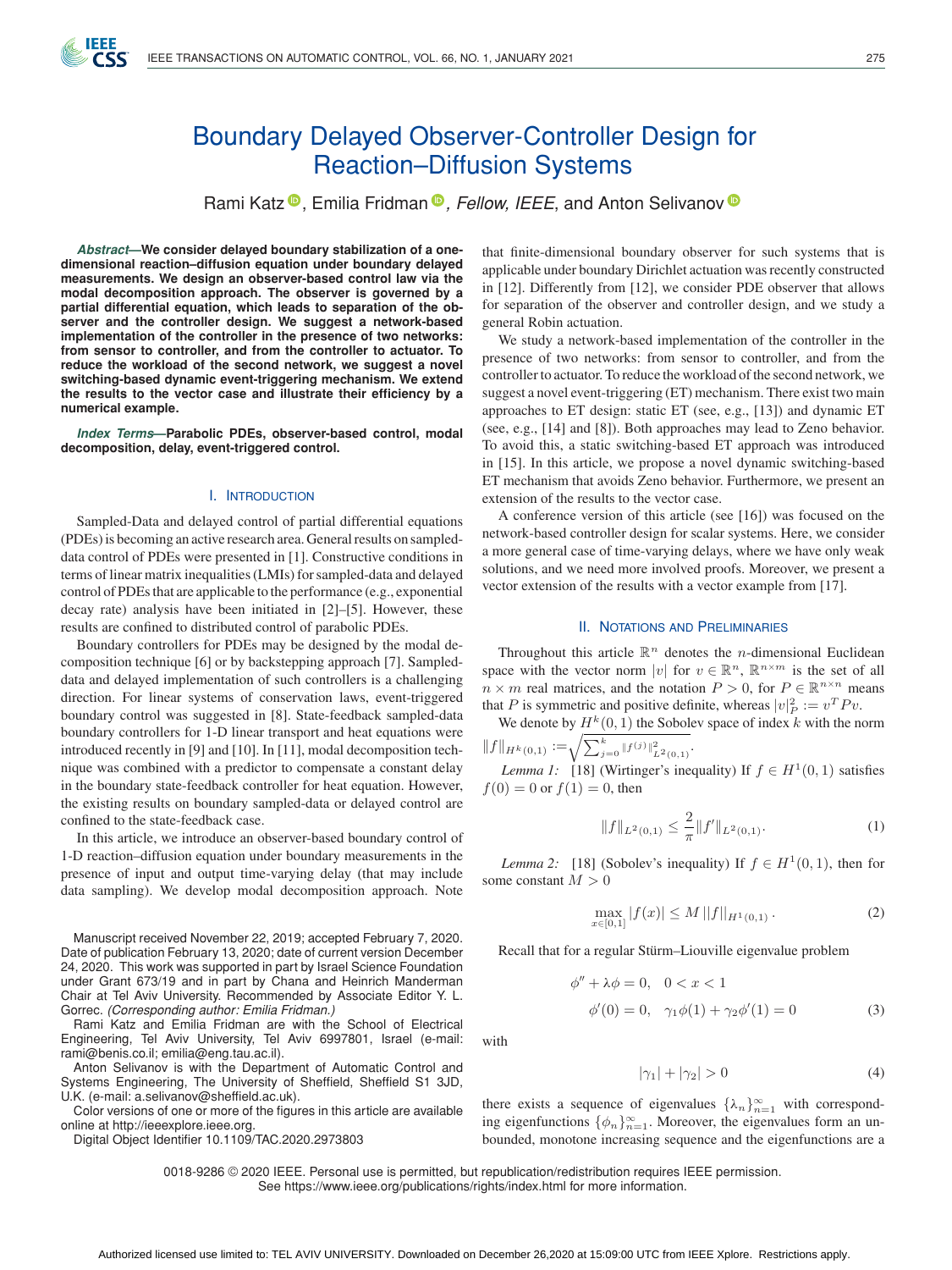#### Fig. 1. Network-based control.

complete orthonormal system in  $L^2(0, 1)$ . Throughout this article, we assume that (4) is valid.

## III. DELAYED OBSERVER-CONTROLLER DESIGN

## *A. Problem Formulation and Well Posedness*

Consider the reaction–diffusion system

$$
z_t = z_{xx} + qz, \quad t \ge 0
$$
  

$$
z_x(0, t) = 0, \quad \gamma_1 z(1, t) + \gamma_2 z_x(1, t) = u(t - \tau_u(t))
$$
 (5)

where  $x \in (0,1), \gamma_1^2 + \gamma_2^2 \neq 0$ . Here,  $z(x,t) \in \mathbb{R}$  is the state,  $u(t) \in \mathbb{R}$ is the control input,  $\tau_u(t)$  is the input delay and  $q \in \mathbb{R}$  is the reaction coefficient. We assume  $u \equiv 0$  for  $t - \tau_u(t) < 0$ . We consider the boundary measurements

$$
y(t) = z(0, t - \tau_y(t)), \quad t \ge 0
$$
 (6)

with the measurement delay  $\tau_y(t)$ , and assume  $y \equiv 0$  for  $t - \tau_y(t) < 0$ .

In this article, we treat two classes of input and output delays: absolutely continuous delays and sawtooth delays that correspond to network-based control. We assume that the delays  $\tau_u$  and  $\tau_u$  are known and are upper bounded by  $\tau_M$  as

$$
\tau_u(t) \le \tau_M, \quad \tau_y(t) \le \tau_M \quad \forall t \ge 0.
$$

For the case of absolutely continuous delays, we assume that  $\tau_u(t)$ and  $\tau_{y}(t)$  are lower bounded by  $\tau_{m} > 0$ . This assumption is employed for well-posedness only. As in [19], we assume that there exists a unique  $t_* \in [\tau_m, \tau_M]$  such that

$$
t - \tau(t) < 0, t < t_*, \ t - \tau(t) \ge 0, \qquad t \ge t_*
$$

for any  $\tau(t) \in {\tau_u(t), \tau_u(t)}$ .

In the case of sawtooth delays, we consider a network-based control in the presence of two networks: from sensor to controller and from controller to actuator (see Fig. 1). Denote the observer updating instances by  $s_k$ , where  $0 = s_0 < s_1 < s_2 < s_3 < \cdots$ ,  $\lim_{k \to \infty} s_k = \infty$ . Let  $\rho_k, k \geq 0$  be the transmission delays between the sensor and the controller. Similarly, denote the controller updating instances by  $t_k, k = 0, 1, \ldots$ , where  $0 = t_0 < t_1 < t_2 < t_3 < \cdots$ ,  $\lim_{k \to \infty} t_k =$  $\infty$ . Let  $\mu_k$ ,  $k = 0, 1, \ldots$  be the transmission delays between the controller and the actuator.We allow the transmission delays to be larger than the corresponding sampling intervals provided that the updating sequences  $\{s_k + \rho_k\}$  and  $\{t_k + \mu_k\}$  remain increasing. Moreover, we assume that  $s_{k+1} - s_k$ ,  $t_{k+1} - t_k \leq \text{MATI}, k = 0, 1, \ldots$ , where MATI is maximum allowable transmission interval. Similarly,  $\rho_k$ ,  $\mu_k \leq$ MAD,  $k = 0, 1, \ldots$ , where MAD is maximum allowable delay. The resulting NCS has a piecewise-constant control input implemented by zero-order hold device. By using the time-delay approach to NCSs [20], [21], the resulting control input can be modeled as a delayed one with  $\tau_u(t) = t - t_k, t \in [t_k + \mu_k, t_{k+1} + \mu_{k+1})$  and  $u(t - \tau_u(t)) = 0$  for  $t \in [0, t_0 + \mu_0)$ . Similarly, the measurements on the controller side are modeled using  $\tau_y(t) = t - s_k$ ,  $t \in [s_k + \rho_k, s_{k+1} + \rho_{k+1})$  with  $y(t)=0$  for  $t \in [0, s_0 + \rho_0]$ . The resulting delays  $\tau_y$  and  $\tau_u$  are upper bounded by  $\tau_M := MATI + MAD$ .

We assume that the sampling instances as well as transmission delays are known, and there are no packet dropouts. The assumption about known  $\rho_k$  is valid, e.g., when the measurements are sent together with the time stamps. The assumption about known  $\mu_k$  is less realistic, but it may be reasonable, e.g., in the case of constant  $\mu_k \equiv \mu$ . Note that unknown delays do not allow separation of the controller and observer design, which is crucial in our approach.

For well posedness, we start with sawtooth delays. Assume  $z_0 \in$  $L^2(0, 1)$ . By [22, Th. 1], there exists a unique weak solution  $z \in$  $C([0, t_0 + \mu_0], L^2(0, 1))$  to (5) with  $u(t - \tau_u(t)) = 0$  for  $t \in [0, t_0 +$  $\mu_0$ . For  $t \in [t_0 + \mu_0, t_1 + \mu_1]$ , let

$$
w(x,t) = z(x,t) - r(x)u(t_0)
$$
\n(7)

where  $r(x)$  is a quadratic polynomial satisfying  $r'(0) = 0$  and  $\gamma_1 r(1) + \gamma_2 r'(1) = 1$ . Then

$$
w_t = w_{xx} + qw + f(x, t)
$$
  
\n
$$
w_x(0, t) = 0, \quad \gamma_1 w(1, t) + \gamma_2 w_x(1, t) = 0
$$
  
\n
$$
f(x, t) = r''(x)u(t_0) + qr(x)u(t_0).
$$
\n(8)

Since  $f \in L^1([t_0 + \mu_0, t_1 + \mu_1], L^2(0, 1))$ , [22, Th. 1] implies that there exists a unique weak solution  $w \in C([t_0 + \mu_0, t_1 +$  $\mu_1$ ,  $L^2(0, 1)$  of (8) such that  $w(\cdot, t_0 + \mu_0) = z(\cdot, t_0 + \mu_0)$  –  $ru(t_0) \in L^2(0,1)$  with  $z(\cdot, t_0 + \mu_0)$  obtained on  $[0, t_0 + \mu_0]$ . Then,  $z = w + ru(t_0) \in C([t_0 + \mu_0, t_1 + \mu_1], L^2(0, 1))$  is the weak solution of (5) on  $[t_0 + \mu_0, t_1 + \mu_1]$ . Using the same argument step by step on  $[t_k + \mu_k, t_{k+1} + \mu_{k+1}]$   $(k = 1, 2, ...)$  with the initial condition  $z(\cdot, t_k + \mu_k) \in L^2(0, 1)$  obtained on the previous interval, we establish the existence of a unique weak solution  $z \in C([0,\infty), L^2(0,1))$  for  $z_0 \in L^2(0,1)$ . Below, we take  $z_0 \in H^2(0,1)$ , which implies  $z(\cdot,t) \in$  $H^2(0, 1)$  for  $t \ge 0$  (see, e.g., [10]).

For the case of absolutely continuous delays, the existence of a unique weak solution  $z \in C([0,\infty), L^2(0,1))$  can be obtained using similar arguments provided  $u(t)$  is an absolutely continuous function. The control law proposed hereafter will result in absolutely continuous  $u(t)$ .

Our objective is stabilization of (5) by using an observer-based controller. In this article, we will develop a modal decomposition approach for the observer-controller design (for the state-feedback sampled-data control, this approach was introduced in [10]).

#### *B. Boundary Observer Design*

We construct an observer in the form of a PDE

$$
\hat{z}_t = \hat{z}_{xx} + q\hat{z} - \mathcal{L}(x) [y(t) - \hat{z}(0, t - \tau_y(t))], \quad t \ge 0
$$

$$
\hat{z}_x(0,t) = 0, \quad \gamma_1 \hat{z}(1,t) + \gamma_2 \hat{z}_x(1,t) = u(t - \tau_u(t)) \tag{9}
$$

where  $\hat{z}(x, t) = 0$  for  $t \le 0$  and  $\mathcal{L}(x)$  is given by

$$
\mathcal{L}(x) := \sum_{n=1}^{N} l_n \phi_n(x) \tag{10}
$$

with  $\phi_n$  satisfying (3) and some scalar gains  $\{l_n\}_{n=1}^N$ . For the estimation error  $e(x, t) := z(x, t) - \hat{z}(x, t)$ , we obtain the PDE

$$
e_t(x,t) = e_{xx}(x,t) + qe(x,t) + \mathcal{L}(x)e(0,t - \tau_y(t)), \quad t \ge 0
$$
  

$$
e_x(0,t) = 0, \quad \gamma_1 e(1,t) + \gamma_2 e_x(1,t) = 0
$$
 (11)

with initial condition  $e(x, 0) = z_0(x)$ . The PDE (11) does not depend on the control law. This leads to separation of the observer and controller design. Note that the finite-dimensional observer suggested in [12] for the case of homogeneous boundary conditions does not allow such

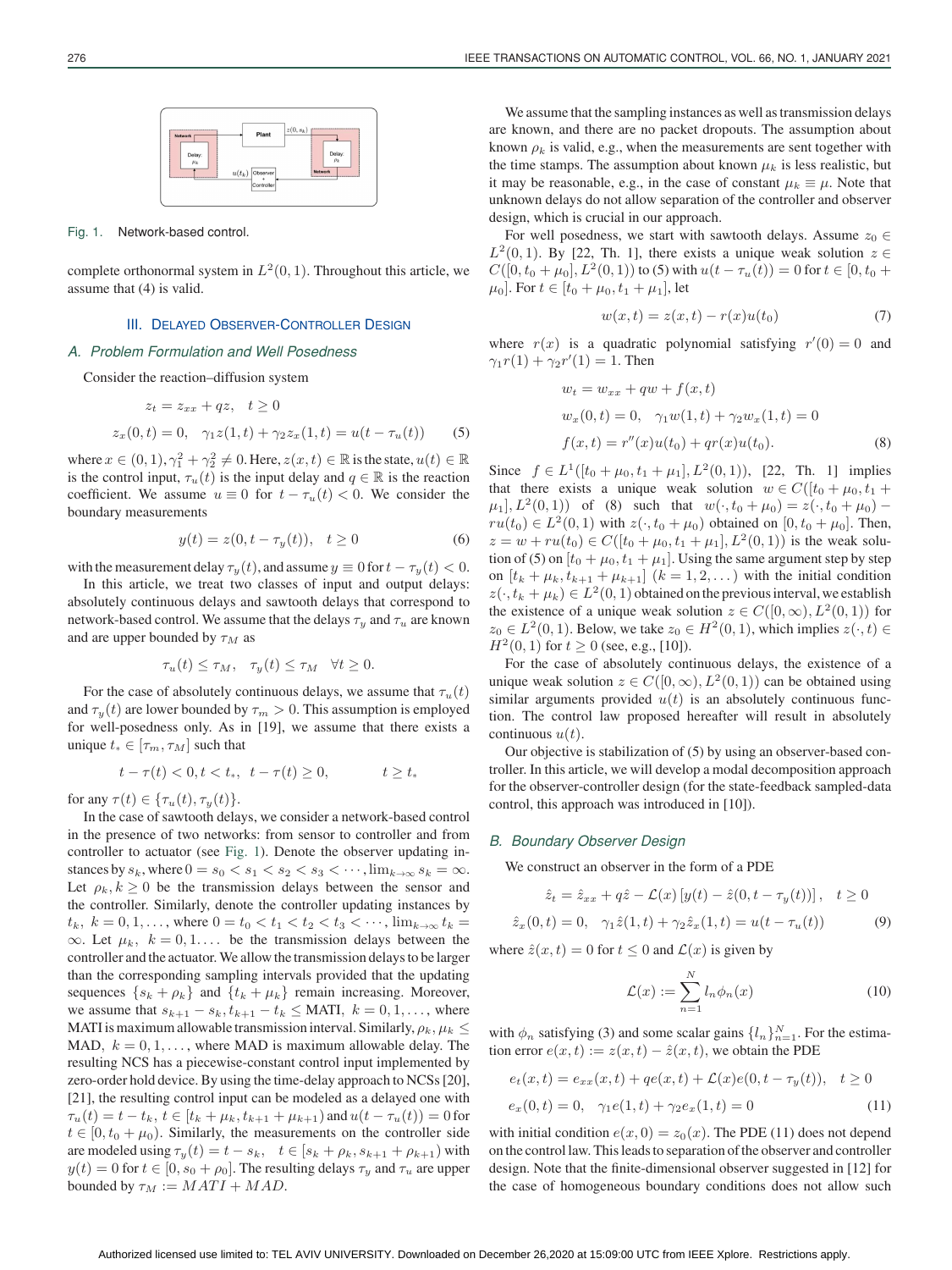separation in the case of boundary control. The existence of a unique weak solution of (11) is established by the same arguments used for well posendess of (5).

The solution to (11) can be presented as

$$
e(\cdot, t) = \sum_{n=1}^{\infty} e_n(t)\phi_n(\cdot)
$$
 (12)

where  $e_n(t) = \langle e(\cdot, t), \phi_n \rangle$ . By differentiating under the integral sign, and substituting (11), we obtain

$$
\dot{e}_n(t) = \int_0^1 e_t(x, t)\phi_n(x)dx
$$
  
=  $[e_x(1, t)\phi_n(1) - e(1, t)\phi'_n(1)] - (\lambda_n - q)e_n(t)$   
+  $e(0, t - \tau_y(t))\sum_{k=1}^N l_k \int_0^1 \phi_k(x)\phi_n(x)dx.$  (13)

Since both  $\phi_n(x)$  and  $e(x, t)$  satisfy homogeneous boundary conditions for  $x = 1$ , the following holds:

$$
e_x(1,t)\phi_n(1) - e(1,t)\phi'_n(1) = \det \begin{bmatrix} \phi_n(1) & \phi'_n(1) \\ e(1,t) & e_x(1,t) \end{bmatrix} = 0.
$$
 (14)

Moreover, by orthonormality of  $\{\phi_n\}_{n=1}^{\infty}$ 

$$
\sum_{k=1}^{N} l_k \int_0^1 \phi_k(x) \phi_n(x) dx = l_n \cdot \begin{cases} 1, & n \le N \\ 0, & \text{otherwise.} \end{cases}
$$
 (15)

Combining (15) and (14), we obtain the following ODEs:

$$
\dot{e}_n(t) = -(\lambda_n - q)e_n(t) + l_n e(0, t - \tau_y(t)), \quad n \le N
$$
  

$$
\dot{e}_n(t) = -(\lambda_n - q)e_n(t), \quad n > N.
$$
 (16)

Let  $\delta > 0$  be a desired decay rate. Since  $\lim_{n\to\infty} \lambda_n = +\infty$ , there exists  $N \in \mathbb{N}$  such that

$$
-\lambda_n + q < -\delta \quad \forall n > N. \tag{17}
$$

The required value of  $N$  can be estimated using [23, eqs. (18) and (19)]. For the case of Neumann or Dirichlet boundary condition, the eigenvalues and the corresponding  $N$  can be obtained explicitly.

Define

$$
\zeta(x,t) := \sum_{n=N+1}^{\infty} e_n(t)\phi_n(x), \quad t \ge 0.
$$
 (18)

By Parseval's equality, (11) and (17)

$$
\begin{aligned} \|\zeta(\cdot,t)\|_{L^2(0,1)}^2 &= \sum_{n=N+1}^{\infty} e^{2(-\lambda_n+q)t} \, |e_n(0)|^2 \\ &\le e^{-2\delta t} \, \|z_0\|_{H^2(0,1)}^2, \quad t \ge 0. \end{aligned} \tag{19}
$$

For  $n \leq N$ , we rewrite the ODEs in (16) as a system

$$
\dot{e}^N(t) = Ae^N(t) + LCe^N(t - \tau_y(t)) + L\zeta_0(t - \tau_y(t))
$$
  

$$
e^N(t) = \begin{bmatrix} e_1(t) & \dots & e_N(t) \end{bmatrix}^T
$$
 (20)

where

$$
A = \text{diag}\left(-\lambda_1 + q, \dots, -\lambda_N + q\right) \in \mathbb{R}^{N \times N}
$$

$$
L = \begin{bmatrix} l_1 & \dots & l_N \end{bmatrix}^T \in \mathbb{R}^{N \times 1}, \quad C = \begin{bmatrix} \phi_1(0) & \dots & \phi_N(0) \end{bmatrix}
$$

$$
\zeta_0(t) = e(0, t) - \sum_{n=1}^N e_n(t)\phi_n(0). \tag{21}
$$

It can be verified that  $\phi_j(0) \neq 0$  for all  $j \in \mathbb{N}$  and all values of  $\gamma_1, \gamma_2 \in \mathbb{R}$ . Therefore, since A is diagonal with nonzero diagonal entries, the pair  $(A, C)$  is observable by the Hautus lemma. Thus, for any  $\delta > 0$ , a vector L can be chosen such that there exists  $P \in$  $\mathbb{R}^{N \times N}$ ,  $P > 0$  that satisfies the Lyapunov inequality

$$
P(A + LC) + (A + LC)^{T}P < -2\delta P. \tag{22}
$$

In order to prove exponential convergence of the error (11), we will show that  $\zeta_0(t - \tau_y(t))$  decays exponentially with a decay rate  $\delta$ . The proof suggested in [12] can be applied only to the case of Dirichlet boundary condition on  $x = 1$ , where  $z_0 \in H^1(0, 1)$  with  $z_0(1) = 0$ . For the case of the Robin boundary condition on  $x = 1$ , the proof in [12] cannot be applied since the eigenfunctions of (3) do not vanish on the boundaries.

*Lemma 3:* Assume that  $z(\cdot, 0) := z_0(\cdot) \in H^2(0, 1)$  satisfies

$$
\partial_x z_0(0) = \gamma_1 z_0(1) + \gamma_2 \partial_x z_0(1) = 0.
$$
 (23)

Then, there exists a constant  $M_{\zeta} > 0$  such that

$$
|\zeta_0(t - \tau_y(t))| \le M_\zeta \exp(-\delta t) ||z_0||_{H^2(0,1)}, t > 0. \tag{24}
$$

*Proof:* We first show that  $\zeta(\cdot,t) \in H^2(0,1)$ ,  $t > 0$ , where  $\zeta$  is given by (18). Let

$$
g(x,t) := -\sum_{n=N+1}^{\infty} \lambda_n e_n(t) \phi_n(x), \ t > 0.
$$
 (25)

Since  $z_0 \in H^2(0, 1)$  satisfies (23), we obtain

$$
||g(\cdot,t)||_{L^{2}(0,1)}^{2} = \sum_{n=N+1}^{\infty} \lambda_{n}^{2} \exp(2(-\lambda_{n} + q)t) |e_{n}(0)|^{2}
$$
  
 
$$
\leq \exp(-2\delta t) ||z_{0}''||_{L^{2}(0,1)}^{2} \leq \exp(-2\delta t) ||z_{0}||_{H^{2}(0,1)}^{2}.
$$
 (26)

Therefore,  $g(\cdot, t) \in L^2(0, 1)$  for all  $t > 0$ . Let  $v \in C_0^{\infty}(0, 1)$  be a smooth, compactly supported function. After integrating by parts, we find for any  $m > N + 1$ 

$$
\int_0^1 \left( \sum_{n=N+1}^m e_n(t) \phi_n(x) \right) v''(x) dx
$$

$$
= \int_0^1 \left( - \sum_{n=N+1}^m \lambda_n e_n(t) \phi_n(x) \right) v(x) dx. \tag{27}
$$

Taking  $N \to \infty$ , using the dominated convergence theorem, (18), (25), and (27), we find that  $\zeta(\cdot, t) \in H^2(0, 1)$  and  $\zeta_{xx}(\cdot, t) = g(\cdot, t)$ ,  $t > 0$ .

Since  $\phi'_n(0) = 0$ , we have  $|\phi'_n(x)| \leq \lambda_n^{\frac{1}{2}}$ . Moreover,  $\pi^2(n-1)^2 \leq$  $\lambda_n \leq \pi^2 n^2$  [23]. Then for some  $M > 0$ 

$$
\left|\sum_{n=N+1}^{\infty} e_n(t)\phi'_n(x)\right| \le M \sum_{n=N+1}^{\infty} \exp(-\lambda_n t)\lambda_n^{\frac{1}{2}} < \infty
$$

where the last inequality follows from the root test. Thus, (18) can be differentiated term by term in x (for each  $t > 0$ ), leading to  $\zeta_x(0, t) =$ 0. By Wirtinger's inequality and (26)

$$
\left\| \zeta_x(\cdot, t) \right\|_{L^2(0, 1)}^2 \le \frac{4}{\pi^2} e^{-2\delta t} \left\| z_0 \right\|_{H^2(0, 1)}^2, \quad t > 0. \tag{28}
$$

By the Sobolev inequality (2)

$$
|\zeta_0(t)|^2 = |\zeta(0,t)|^2 \le M^2 ||\zeta(\cdot,t)||^2_{H^1(0,1)}.
$$
 (29)

By combining (19), (28), and (29), we obtain the result in the case  $\tau_y(t) \equiv 0$ . For  $\tau_y(t) \geq 0$ , we have

$$
|\zeta_0(t-\tau_y(t))| \leq M_1 \exp(\delta \tau_M) \exp(-\delta t) ||z_0||_{H^2(0,1)}, t > 0
$$

which implies (24) with  $M_{\zeta} = M_1 \exp(\delta \tau_M)$ .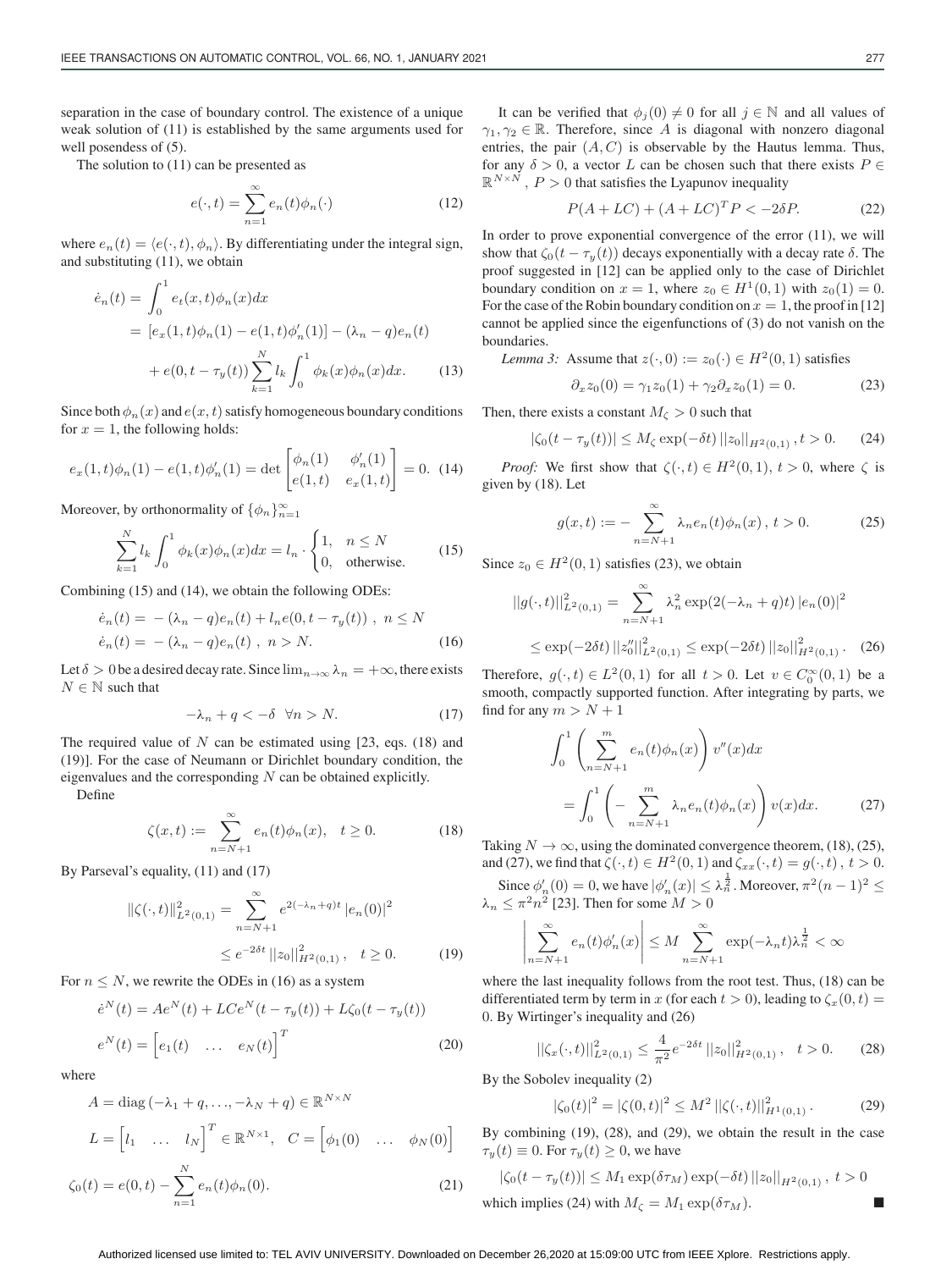*Remark 1:* For the case of  $u \equiv 0$ , the finite-dimensional observer of [12] can be used for Robin boundary conditions provided  $z_0 \in$  $H^2(0,1)$ .

*Proposition 1:* Consider the error system (11). Given  $\delta > 0$ , let N satisfy (17),  $L = [l_1 \dots l_N]^T \in \mathbb{R}^{N \times 1}$  satisfy (22),  $z_0(\cdot) \in$  $H<sup>2</sup>(0, 1)$  satisfy (23) and  $\mathcal{L}(x)$  be defined by (10). Let there exist matrices  $P_2, P_3, G \in \mathbb{R}^{N \times N}$  and positive-definite matrices  $P, S, R \in$  $\mathbb{R}^{N\times N}$  such that

$$
\Phi < 0 \text{ and } \begin{bmatrix} R & G \\ * & R \end{bmatrix} \ge 0
$$

where  $\Phi = {\Phi_{ij}}$  is the symmetric matrix composed from

$$
\Phi_{11} = A^T P_2 + P_2^T A + 2\delta P + S - e^{-2\delta \tau_M} R
$$
  
\n
$$
\Phi_{12} = P - P_2^T + A^T P_3, \ \Phi_{13} = e^{-2\delta \tau_M} (R - G) + P_2^T LC
$$
  
\n
$$
\Phi_{14} = e^{-2\delta \tau_M} G, \ \Phi_{22} = -P_3 - P_3^T + \tau_M^2 R
$$
  
\n
$$
\Phi_{23} = P_3^T LC, \ \Phi_{24} = 0, \ \Phi_{33} = -e^{-2\delta \tau_M} (2R - G - G^T)
$$
  
\n
$$
\Phi_{34} = e^{-2\delta \tau_M} (R - G), \ \Phi_{44} = -e^{-2\delta \tau_M} (S + R)
$$
\n(30)

with A, C from (21). Then, there exists  $M_e > 0$  such that

$$
||e(\cdot, t)||_{L^{2}(0, 1)} \leq M_{e} \exp(-\delta t) ||z_{0}||_{H^{2}(0, 1)}, \quad t \geq 0
$$

$$
|e^{N}(t)| \leq M_{e} \exp(-\delta t) ||z_{0}||_{H^{2}(0, 1)}
$$
(31)

where  $e^N$  is defined in (20).

*Proof:* The proof is similar to [12, proof of Th. 1]. For  $n \leq N$ , the LMIs (30) guarantee input-to-state (ISS) of (20) with respect to input  $\zeta_0$  (cf., [20, Prop. 4.3]). Together with (24) this implies the second inequality of (31).

For  $n \geq N + 1$ , (16) gives

$$
e_n(t) = \exp(-(\lambda_n - q)t)e_n(0).
$$

By using Parseval's equality and (17), we find

$$
\sum_{n=N+1}^{\infty} |e_n(t)|^2 \leq \tilde{M}_e \exp(-2\delta t) ||z_0||^2_{H^2(0,1)}.
$$

By combining both bounds, we obtain the result.

#### *C. Control Law Design*

For the exponential stabilization of (5) by using observer (9), it is sufficient to achieve the ISS of the observer PDE

$$
\hat{z}_t = \hat{z}_{xx} + q\hat{z} - \mathcal{L}(x)e(0, t - \tau_y(t)), \quad t \ge 0
$$
  

$$
\hat{z}_x(0, t) = 0, \gamma_1 \hat{z}(1, t) + \gamma_2 \hat{z}_x(1, t) = u(t - \tau_u(t)) \qquad (32)
$$

where  $\hat{z}(x, 0) = 0$ ,  $x \in [0, 1]$  and the input  $e(0, t - \tau_u(t))$  is exponentially decaying

$$
|e(0, t - \tau_y(t))| = |Ce^N(t - \tau_y(t)) + \zeta_0(t - \tau_y(t))|
$$
  
\n
$$
\leq M \exp(-\tilde{\delta}t) ||z_0||^2_{H^2(0,1)} \quad \forall t \geq 0, \quad \tilde{\delta} > \delta.
$$
 (33)

Here, M and  $\delta$  are some constants. Inequality (33) follows from Lemma 3 and Proposition 1, where (due to strict inequalities in LMIs) (33) holds with some  $\delta > \delta$ .

We represent the solution of (32) as

$$
\hat{z}(x,t) = \sum_{n=1}^{\infty} \hat{z}_n(t)\phi_n(x). \tag{34}
$$

By Parseval's equality

$$
\left\| \hat{z}(\cdot, t) \right\|_{L^2(0, 1)}^2 = \sum_{n=1}^N |\hat{z}_n(t)|^2 + \sum_{n=N+1}^\infty |\hat{z}_n(t)|^2. \tag{35}
$$

By performing calculations similar to (13), we obtain the following ODEs for  $\hat{z}_n(t)$ 

$$
\dot{\hat{z}}^N(t) = A\hat{z}^N(t) + Bu(t - \tau_u(t)) - Le(0, t - \tau_y(t)),
$$
  

$$
\hat{z}^N(t) = \begin{bmatrix} \hat{z}_1(t) & \dots & \hat{z}_N(t) \end{bmatrix}^T \in \mathbb{R}^N
$$
 (36)

and

$$
\dot{\hat{z}}_n(t) = -(\lambda_n - q)\hat{z}_n(t) + b_n u(t - \tau_u(t))
$$
  

$$
\hat{z}_n(0) = 0, \quad n > N.
$$

Here, A is defined in (21),  $B = \begin{bmatrix} b_1 & \dots & b_N \end{bmatrix}^T \in \mathbb{R}^N$  and

$$
b_n = (\gamma_1^2 + \gamma_2^2)^{-1} [\gamma_2 \phi_n(1) - \gamma_1 \phi'_n(1)], \quad 1 \le n \le N
$$

are obtained after integration by parts. Note that  $b_n \neq 0$  for  $1 \leq n \leq N$ , by the uniqueness of solutions to (3).

By the Hautus lemma, the pair  $(A, B)$  is controllable. Therefore, for any  $\delta > 0$ , we can choose  $K \in \mathbb{R}^{1 \times N}$  such that there exists  $P^c > 0$ , which satisfies

$$
P^{c}(A + BK) + (A + BK)^{T}P^{c} < -2\delta P^{c}.\tag{37}
$$

We propose the following controller

$$
u(t - \tau_u(t)) = K\hat{z}^N(t - \tau_u(t))
$$
  

$$
\hat{z}^N(t) = [ \langle \hat{z}(\cdot, t), \phi_1 \rangle \quad \dots \quad \langle \hat{z}(\cdot, t), \phi_N \rangle ]^T \in \mathbb{R}^N.
$$
 (38)

The closed-loop system (36) and (38) has the form

$$
\dot{\hat{z}}^{N}(t) = A\hat{z}^{N}(t) + BK\hat{z}^{N}(t - \tau_{u}(t)) - Le(0, t - \tau_{y}(t)).
$$
 (39)

*Theorem 1:* Assume that conditions of Proposition 1 hold. Given  $\delta > 0$  and  $K \in \mathbb{R}^{1 \times N}$  subject to (37), let there exist matrices  $P_2^c, P_3^c, G^c \in \mathbb{R}^{N \times N}$  and positive-definite matrices  $P^c, S^c, R^c \in$  $\mathbb{R}^{N \times N}$  that satisfy the LMIs (30), where LC is substituted by BK. Let  $z(\cdot, 0) = z_0 \in H^2(0, 1)$ . Then, the closed-loop system (9), (11), (38) is exponentially stable with a decay rate  $\delta > 0$ , meaning that (31) holds and there exists  $M_{\hat{z}} > 0$  such that

$$
\|\hat{z}(\cdot,t)\|_{L^{2}(0,1)} \le M_{\hat{z}} \exp(-\delta t) \|z_{0}\|_{H^{2}(0,1)}, \quad t \ge 0. \tag{40}
$$

Under the Dirichlet actuation, the result holds for  $z_0 \in H^1(0, 1)$ ,  $z_0(1) = 0$  with  $||z_0||_{H^2(0,1)}$  changed by  $||z_0||_{H^1(0,1)}$  in (40).

*Proof:* The LMIs (30) guarantee ISS of the closed-loop system (36), (38) with respect to input  $e(0, t - \tau_y(t))$  (cf., [20, Prop. 4.3]), implying due to Lemma 3 and the second inequality (31), the following bound:

$$
|u(t)|^2 = |K\hat{z}^N(t)|^2 \le M_u \exp(-2\delta t) ||z_0||^2_{H^2(0,1)} \tag{41}
$$

for some  $M_u > 0$ . By variation of constants formula

$$
\hat{z}_n(t) = b_n \int_0^t \exp((\lambda_n - q)(s - t))u(s - \tau_u(s))ds, \ n > N.
$$

Then, (41) yields

$$
|\hat{z}_n(t)| \le M_\sigma |b_n| \frac{\exp(-\delta t)}{\lambda_n - q - \delta} ||z_0||_{H^2(0,1)}, \quad n > N
$$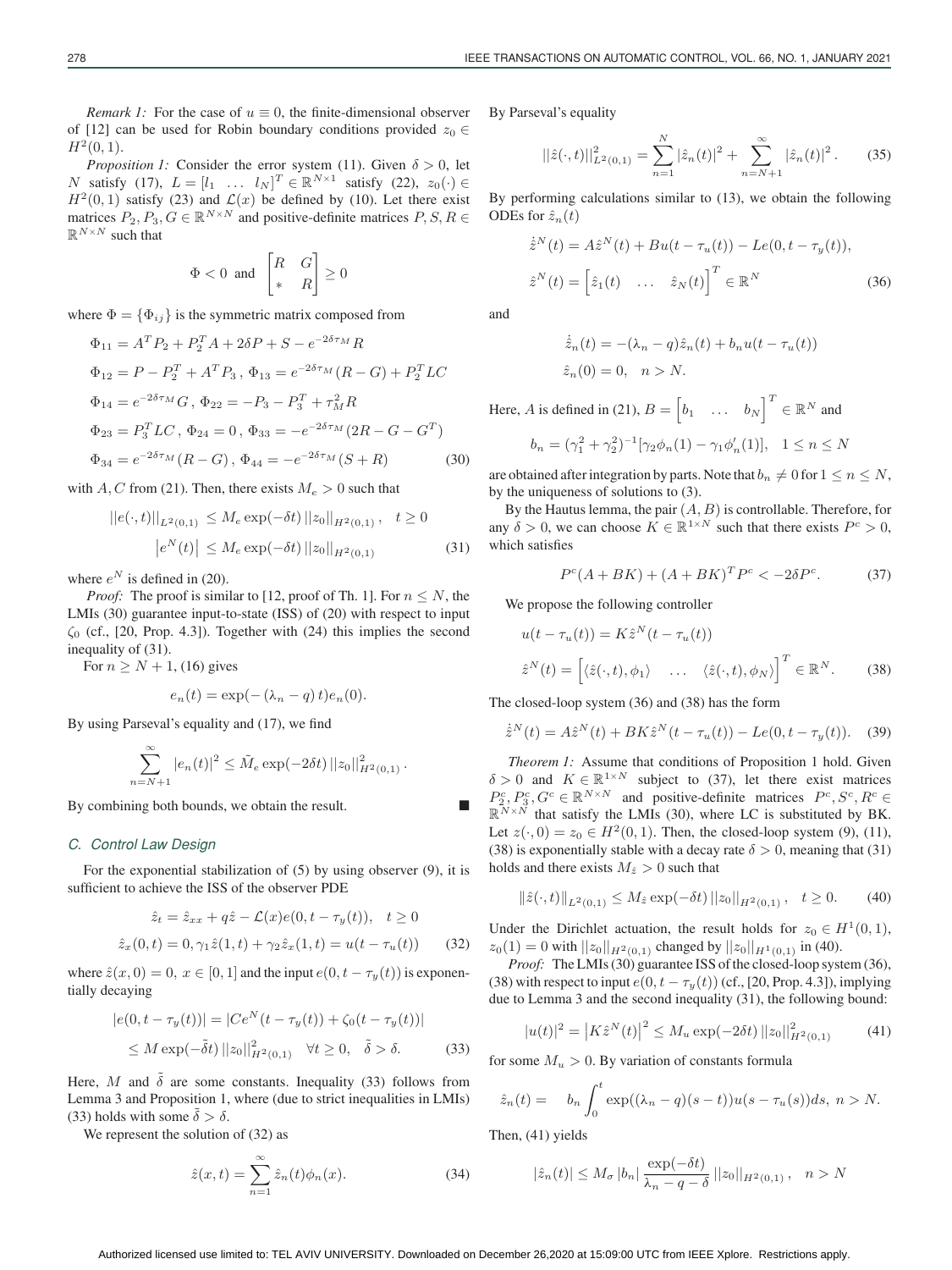

Fig. 2. Network-based control with ET from controller to actuator.

with some  $M_{\sigma} > 0$ . Hence

$$
\sum_{n=N+1}^{\infty} |\hat{z}_n(t)|^2 \le \sum_{n=N+1}^{\infty} (\lambda_n - q - \delta)^{-2} |b_n|^2
$$

$$
\times M_\sigma^2 \exp(-2\delta t) ||z_0||_{H^2(0,1)}^2. \tag{42}
$$

To continue bounding in (42), we use arguments of [10, Th. 3.2], which imply

$$
\sum_{n=1}^{\infty} (\lambda_n - q - \delta)^{-2} |b_n|^2 < \infty. \tag{43}
$$

By combining the last estimate with (35), (41), and (42), we obtain (40).

Under the Dirichlet actuation, (24) holds with  $||z_0||_{H^2(0,1)}$  changed by  $||z_0||_{H^1(0,1)}$ , which implies the result.

*Remark 2:* The LMIs of Proposition 1 allow to find appropriate injection gain L. Following [20, Sec. 5.2], one can take  $P_3 = \nu P_2$ , where v is a tuning parameter, and use  $Y = P_2^T L$  as a new decision variable. After solving the resulting LMIs, the injection gain can be found as  $L = P_2^{-T}Y$ . A similar design can be applied to find appropriate controller gain  $K \in \mathbb{R}^{1 \times N}$ .

Summarizing, Theorem 1 implies the following observer-controller design: given (5) and a desired decay rate  $\delta$ :

- 1) find the truncation order  $N$  according to (17);
- 2) find the gains  $L$  and  $K$  (see Remark 2);
- 3) solve the observer PDE (9) to obtain  $\hat{z}(x, t)$ ;
- 4) compute the first N modes of  $\hat{z}(x, t)$  to find  $\hat{z}^N(t)$ ;

5) calculate  $u(t) = K\hat{z}^N(t)$ .

Moreover, for the exponential stabilization of (5) by using observer (9), it is sufficient to achieve "state-feedback" input-to-state stabilization of the ODE (36). The implementation of the proposed control law (44) requires numerical approximation of ODEs (36) and the error PDE (11). If  $N$  is very large, the computational cost can be significant.

## IV. SWITCHING-BASED DYNAMIC EVENT-TRIGGERED CONTROL

In this section, we consider a network-based implementation of the boundary observer-controller design suggested in the previous section. We consider two networks: one from the sensor to the controller and another from the controller to the actuator (see Fig. 2). For the first network, we assume that the sampling intervals on the sensor side are bounded by maximum allowable transmission interval (MATI) and the transmission delay is bounded by maximum allowable delay (MAD). Then, the observer construction in (9) can be applied with  $\tau_M = MATI + MAD.$ 

Similarly to (38), we consider a control law of the form

$$
u(t - \tau_u(t)) = K\hat{z}^N(s_k), \quad t \in [s_k, s_{k+1})
$$
 (44)

where the sequence of sampling instants  $s_k$  that preserves ISS of (36) will be found on the basis of ET mechanism that aims to minimize the number of the sent signals. We also denote

$$
\beta^{N}(t) := \hat{z}^{N}(t) - \hat{z}^{N}(s_{k}).
$$
\n(45)

We will introduce a novel dynamic switching-based ET mechanism that avoids Zeno behavior.

Let the sampling be given by

$$
s_{k+1} = \min\left\{t \ge s_k + h \mid \left|\beta^N(t)\right|_{\Omega}^2 > \epsilon^2 \left|\hat{z}^N(t)\right|_{\Omega}^2 + \theta \eta(t)\right\}
$$
\n(46)

where  $h > 0$  is a waiting time before proceeding to verify the ET condition. Here,  $\eta(t)$  satisfies

$$
\dot{\eta}(t) = -\alpha \eta(t) + \epsilon^2 \left| \hat{z}^N(t) \right|_{\Omega}^2 - \left| \beta^N(t) \right|_{\Omega}^2
$$

$$
t \in [s_k + h, s_{k+1})
$$
(47)

and  $\alpha > 0$ ,  $\theta > 0$  are scalar parameters. Note that  $\theta = 0$  corresponds to static ET. Due to (46)

$$
|\beta^{N}(t)|_{\Omega}^{2} \leq \epsilon^{2} |\hat{z}^{N}(t)|_{\Omega}^{2} + \theta \eta(t), \quad t \in [s_{k} + h, s_{k+1}). \tag{48}
$$

During the waiting time, we assume that  $\eta(t)$  satisfies

$$
\dot{\eta}(t) = -2\delta_1 \eta(t), \quad t \in [s_k, s_k + h)
$$

$$
\eta(0) = \eta_0 \ge 0
$$
\n(49)

with  $\delta_1 > \delta$ . The variations of constants formula and the positivity of the nonhomogeneous term in (47) imply that  $\eta(t) \ge 0$  for  $t \ge 0$ . It can be easily verified that for a given state  $x(s_k)$ , the next execution time under the dynamic ET mechanism (46) is not smaller than under static ET (see [14, Remark 2.4]).

Clearly the Zeno behavior is avoided since  $s_{k+1} - s_k \geq h$ . The ET mechanism (46) can be viewed as a switching between the periodic sampling  $s_k = kh$  for  $t \in [s_k, s_k + h)$  and the continuous ET (46) for  $t \in [s_k + h, s_{k+1})$ . The resulting closed-loop system (39) under the ET mechanism (46) subject to (47) and (49) can be presented as a switching between the two systems. The first one (for  $t \in [s_k, s_k + h))$ is governed by

$$
\dot{z}^N(t) = (A + BK)\hat{z}^N(t) - BK\beta^N(t) - Le(0, t - \tau_y(t))
$$
 (50)

and (49). The second one (for  $t \in [s_k + h, s_{k+1})$ ) is governed by (50) and (47) subject to (48).

For the ISS stability analysis of the resulting closed-loop system, we define the switching Lyapunov functional

$$
V = |\hat{z}^{N}(t)|_{P}^{2} + \eta(t)
$$
  
+  $\chi_{k}(t)(h - \tau_{u}(t)) \int_{t - \tau_{u}(t)}^{t} \exp(2\delta(s - t)) |\hat{z}^{N}(s)|_{U}^{2} ds$  (51)

where  $t \in [s_k, s_{k+1}), \tau_u(t) = t - s_k, P^c, U \in \mathbb{R}^{N \times N}$  are positive definite and

$$
\chi_k(t) = \begin{cases} 1, & t \in [s_k, s_k + h) \\ 0, & t \in [s_k + h, s_{k+1}). \end{cases}
$$

Note that  $\chi_k(t)=1$  corresponds to periodic control (44), whereas  $\chi_k(t)=0$  corresponds to event-triggered control.

*Theorem 2:* Given  $\delta > 0$  such that  $\alpha > 2\delta + \theta$ , let  $\delta_1 > \delta$ , N satisfy (17) and  $K \in \mathbb{R}^{1 \times N}$  satisfy (37). Given a tuning parameter  $\epsilon > 0$ , let there exist matrices  $P_2^c, P_3^c, \tilde{P}_2^c, \tilde{P}_3^c \in \mathbb{R}^{N \times N}$  and positive-definite matrices  $P^c, U, \Omega \in \mathbb{R}^{N \times N}$ , such that

$$
\Phi_1 < 0, \, \Phi_2 < 0, \, \Phi_3 < 0 \tag{52}
$$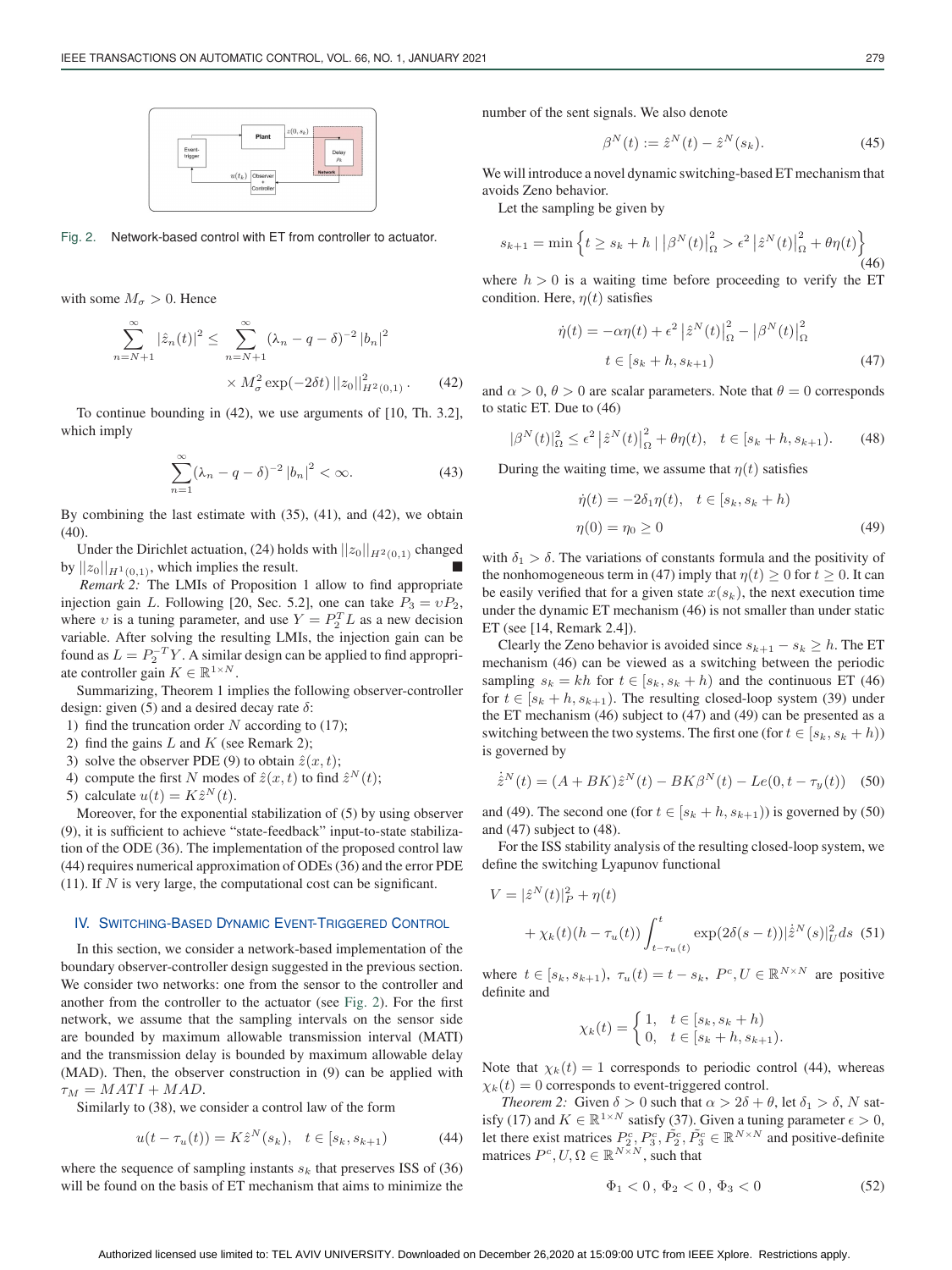where

$$
\Phi_1 = \begin{bmatrix} \phi^s & P^c - (P_2^c)^T + (A + BK)^T P_3^c \\ * & -P_3^c - (P_3^c)^T + hU \end{bmatrix}
$$
(53)

$$
\Phi_2 = \begin{bmatrix}\n\phi^s & P^c - (P_2^c)^T + (A + BK)^T P_3^c & -(P_2^c)^T BKh \\
* & -P_3^c - (P_3^c)^T & -(P_3^c)^T BKh \\
* & * & -he^{-2\delta h}U\n\end{bmatrix}
$$
\n(54)

$$
\Phi_3 = \begin{bmatrix} \psi^s & P^c - \tilde{P}_2^{c^T} + (A + BK)^T \tilde{P}_3^c & -\tilde{P}_2^{c^T} BK \\ * & -\tilde{P}_3^{c^T} - \tilde{P}_3^c & -\tilde{P}_3^{c^T} BK \\ * & * & -2\Omega \end{bmatrix}
$$
 (55)

$$
\phi^s = (A + BK)^T P_2^c + (P_2^c)^T (A + BK) + 2\delta P^c
$$
  

$$
\psi^s = (A + BK)^T \tilde{P}_2^c + \tilde{P}_2^{c^T} (A + BK) + 2\delta P^c + 2\epsilon^2 \Omega.
$$

Then, the closed-loop system (36), (44) under the ET mechanism (46) subject to (47) and (49) with the input that satisfies (33) is exponentially stable with a decay rate  $\delta > 0$ .

*Proof:* Note that by definition (51), V does not increase at the switching instances. This implies that it is sufficient to verify that

$$
W := \dot{V} + 2\delta V - \xi |e(0, t - \tau_y(t)|^2 \le 0
$$
 (56)

along each subsystem of the switched system. Differentiating  $V$  along (49) and (50), and following the steps in [24, Sec. 3.2], we obtain

$$
W \le \frac{h - t + s_k}{h} |\tilde{\kappa}|_{\Psi_1}^2 + \frac{t - s_k}{h} |\kappa|_{\Psi_2}^2 \tag{57}
$$

where  $\tilde{\kappa} = [\hat{z}^N(t), \dot{\hat{z}}^N(t), -e(0, t - \tau_y(t))]^T$  and  $\kappa = [\hat{z}^N(t), \dot{\hat{z}}^N(t),$  $\beta^N(t), -e(0,t-\tau_y(t))]^T$ 

$$
\Psi_2 = \begin{bmatrix} | & (P_2^c)^T L \\ \Phi_1 & | & (P_3^c)^T L \\ - & - & - \\ * & | & -\xi \end{bmatrix}, \Psi_2 = \begin{bmatrix} | & (P_2^c)^T L \\ \Phi_2 & | & (P_3^c)^T L \\ | & 0 \\ - & - & - \\ * & | & -\xi \end{bmatrix}.
$$

Differentiating  $V$  along (47) and (50) subject to (48), we obtain

$$
\dot{V}=2(\hat{z}^N)^TP^c\dot{z}^N-\alpha\eta+\epsilon^2|\hat{z}^N|_{\Omega}^2-|\beta^N|_{\Omega}^2.
$$

By using the descriptor approach

$$
0 = 2\left[ (\hat{z}^N)^T (P_2^c)^T + (\hat{z}^N)^T (P_3^c)^T \right]
$$
  
 
$$
\times \left[ -\hat{z}^N(t) + (A + BK)\hat{z}^N(t) - BK\beta^N(t) \right]
$$
  
- 
$$
Le(0, t - \tau_y(t))
$$

we find

$$
W \le |\hat{\kappa}|^2_{\Psi_3} + (-\alpha + 2\delta + \theta)\eta(t) \tag{58}
$$

where 
$$
\hat{\kappa} = \text{col}\{\hat{z}^N(t), \dot{\hat{z}}^N(t), \beta^N(t), -e(0, t - \tau_y(t))\}
$$
 and

$$
\Psi_3 = \begin{bmatrix} | & (\tilde{P}_2^c)^T L \\ \Phi_3 & | & (\tilde{P}_3^c)^T L \\ | & 0 \\ - & - & - \\ * & | & -\xi \end{bmatrix}.
$$

Since  $\alpha > 2\delta + \theta$ , by using (52) and applying the Schur complement, we arrive at  $\Psi_i < 0$  ( $i = 1, 2, 3$ ) for sufficiently large  $\xi > 0$ . The latter due to  $(57)$  and  $(58)$  implies the result.

## V. EXTENSION TO THE VECTOR CASE

Consider the vector PDE

$$
z_t = Dz_{xx} + Qz, \quad t \ge 0
$$
  

$$
z_x(0, t) = 0, \quad \gamma_1 z(1, t) + \gamma_2 z_x(1, t) = u(t - \tau_u(t))
$$
 (59)

where  $x \in (0, 1)$ ,  $z = \text{col}\{z^1, \ldots, z^p\} \in \mathbb{R}^p$  is the state,  $\gamma_1$  and  $\gamma_2$  are scalars such that  $\gamma_1^2 + \gamma_2^2 \neq 0$ ,  $D = \text{diag}\{d_1, ..., d_p\} \in \mathbb{R}^{p \times p}$  is the diffusion matrix,  $Q \in \mathbb{R}^{p \times p}$  is the matrix of reaction term and  $u(t \tau_u(t)$ )  $\in \mathbb{R}^p$  is the control input. Furthermore, we assume boundary measurements given by (6).

For  $z^j$   $(j = 1, ..., p)$  consider the Stürm–Liouville problem

$$
d_j \phi'' + \lambda \phi = 0, \quad 0 < x < 1, \ j = 1, \dots, p
$$
\n
$$
\phi'(0) = 0, \quad \gamma_1 \phi(1) + \gamma_2 \phi'(1) = 0.
$$

It is easy to see that this problem admits the same eigenfunctions as (3) with the corresponding eigenvalues  $\{d_j \lambda_n\}_{n=1}^{\infty}$ . The observer is constructed in the form of the vector PDE

$$
\hat{z}_t = D\hat{z}_{xx} + Q\hat{z} - \mathcal{L}(x) [y(t) - \hat{z}(0, t - \tau_y(t))]
$$
  

$$
\hat{z}_x(0, t) = 0, \ \gamma_1 \hat{z}(1, t) + \gamma_2 \hat{z}_x(1, t) = u(t - \tau_y(t))
$$
 (60)

where

$$
\mathcal{L}(x) = \sum_{n=1}^{N} l_n \phi_n(x), \quad l_n \in \mathbb{R}^{p \times p}.
$$
 (61)

For the error  $e = z - \hat{z} = [e^1, \dots, e^p]^T$ , we have

$$
e_t = De_{xx} + Qe + \mathcal{L}(x)e(0, t - \tau_y(t))
$$
  

$$
e_x(0, t) = 0, \quad \gamma_1 e(1, t) + \gamma_2 e_x(1, t) = 0.
$$
 (62)

Given a decay rate  $\delta > 0$ , there exists  $N \in \mathbb{N}$  such that

$$
-\left(\min_{1\leq i\leq p} d_i\right)\lambda_n < -\left(\delta + \max_{1\leq i\leq p} \sum_{j=1}^p |q_{ij}|\right) \quad \forall n > N. \tag{63}
$$

By presenting the error as in (12) and performing calculations similar to  $(13)$ – $(15)$ , we obtain the ODEs  $(20)$  with

$$
e^N(t) = [e_1(t), \dots, e_N(t)]^T \in \mathbb{R}^{pN}
$$
  
\n
$$
e_j(t) = \int_0^1 e(x, t)\phi_j(x)dx \in \mathbb{R}^p
$$
  
\n
$$
A = \text{diag}(-\lambda_1 D + Q, \dots, -\lambda_N D + Q) \in \mathbb{R}^{pN \times pN}
$$
  
\n
$$
L = [l_1, \dots, l_N]^T \in \mathbb{R}^{pN \times p}
$$
  
\n
$$
C = [I_p \phi_1(0), \dots, I_p \phi_N(0)] \in \mathbb{R}^{p \times pN}
$$
  
\n
$$
\zeta_0(t) = Ce^N(t) - e(0, t) \in \mathbb{R}^p
$$
\n(64)

whereas

$$
\dot{e}_n(t) = (-\lambda_n D + Q)e_n(t), \quad n > N. \tag{65}
$$

By Gershgorin's circle theorem and (63)

$$
\operatorname{Re}(\lambda) < -\delta \quad \forall \lambda \in \sigma(-\lambda_n D + Q) \,\forall n > N
$$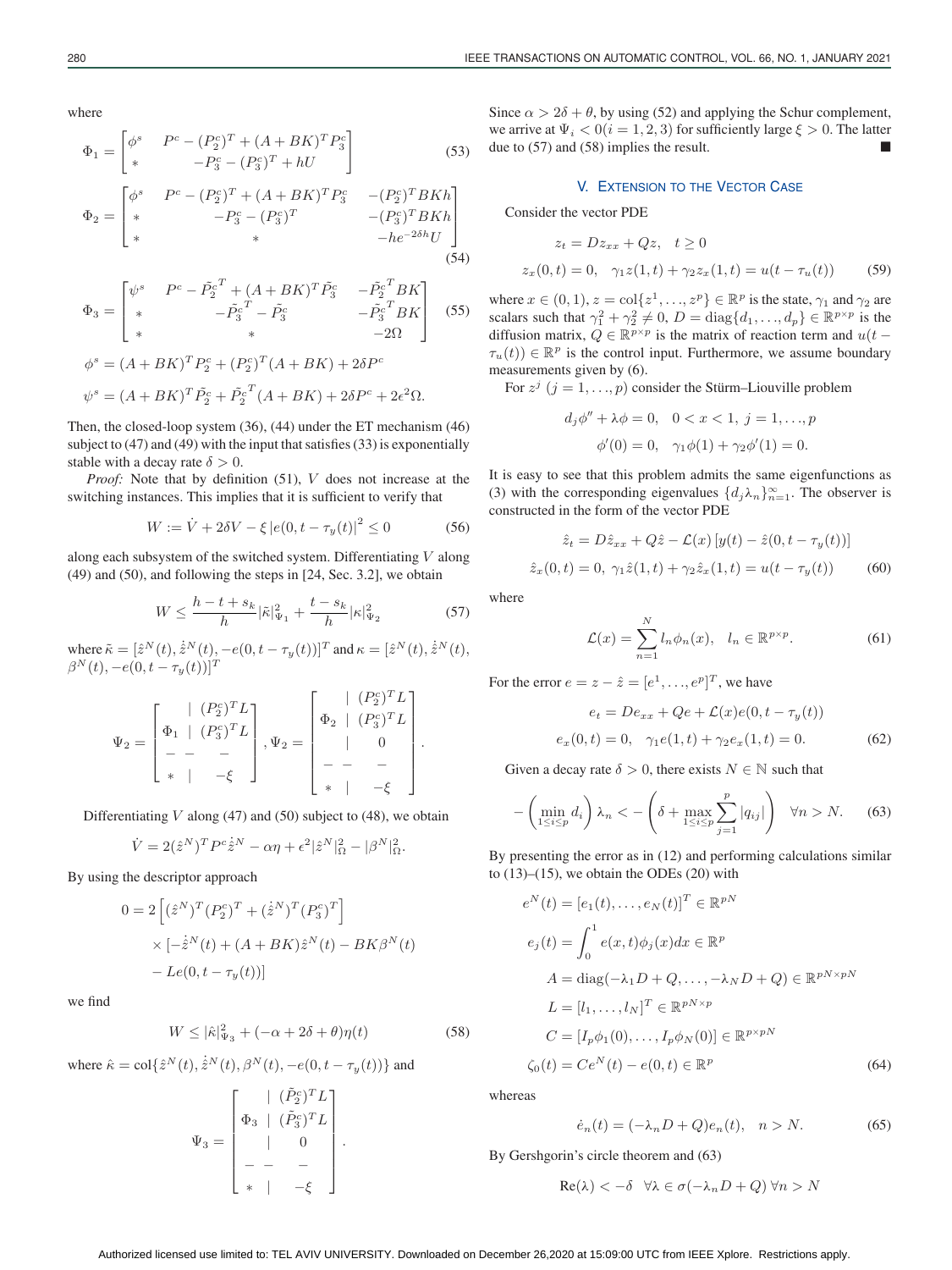where  $\sigma(-\lambda_n D + Q)$  is the spectrum of  $-\lambda_n D + Q$ . This and (65) yield that for some  $M_e > 0$ 

$$
|e_n(t)|^2 \le M_e \exp(-2\delta t) |e_n(0)|^2, \quad n > N.
$$
 (66)

We assume that the pair  $(A, C)$  is observable. This happens, for instance, if the matrices  $\{-\lambda_n D + Q\}_{n=1}^N$  have no common eigenvalues. Then, for any  $\lambda \in \sigma(A)$ , we have rank $(A - \lambda I_{pN}) \ge p(N - 1)$ . Since  $\phi_n(j) \neq 0$  for  $n \geq 1$ , by combining this with the definition of C in (64) and applying the Hautus lemma, we find that the pair  $(A, C)$ is observable. This implies that (22) holds for some gain  $L \in \mathbb{R}^{pN \times p}$ . By employing (66) and the arguments of Lemma 3, we arrive at the estimate (3).

The controller has a form

$$
u(t - \tau_u(t)) = K\hat{z}^N(t - \tau_u(t)), \ K \in \mathbb{R}^{p \times pN}
$$

$$
\hat{z}^N(t) = \left[\hat{z}_1(t), \dots, \hat{z}_N(t)\right]^T \in \mathbb{R}^{pN}
$$

$$
\hat{z}_j(t) = \int_0^1 \hat{z}(x, t)\phi_j(x)dx \in \mathbb{R}^p. \tag{67}
$$

By using (67) and calculations similar to (13), we arrive at ODE (36) with

$$
B = [b_1 D \dots, b_N D]^T \in \mathbb{R}^{pN \times p}
$$
  

$$
b_n = (\gamma_1^2 + \gamma_2^2)^{-1} [\gamma_2 \phi_n(1) - \gamma_1 \phi'_n(1)], \quad n = 1, ..., N.
$$

By the Hautus lemma, the pair  $(A, B)$  is controllable under the assumption that the matrices  $\{-\lambda_n D + Q\}_{n=1}^N$  have no common eigenvalues. Then, Theorems 1 and 2 hold with the matrix decision variables from  $\mathbb{R}^{pN\times pN}$ . Similarly, the reasoning in Section IV is independent of the dimension of the ODE (50). Therefore, the proposed switching-based dynamic ET mechanism can be straightforwardly generalized to the case of the vector PDE (59).

### VI. EXAMPLE

Consider network-based control of (59) with  $z \in \mathbb{R}^3$  and

$$
D = \begin{bmatrix} 4 & 0 & 0 \\ 0 & 5 & 0 \\ 0 & 0 & 6 \end{bmatrix}, \quad Q = \begin{bmatrix} 1 & 2 & 3 \\ 4 & 5 & 3 \\ 2 & 5 & 1 \end{bmatrix}
$$
 (68)

under the Neumann actuation  $z_x(1, t) = u(t_k)$ ,  $k = 0, 1, \dots$  and the measurements  $z(0, s_k)$ . The nondelayed state-feedback control of this system via the backstepping was suggested in [17]. Let  $\delta = 2.5$  be the desired decay rate. In this case, condition (63) is satisfied for  $N = 1$ . The following observer and controller gains  $L$  and  $K$  were found by tuning the parameter  $v$  and increasing  $\tau_M$  while verifying that the LMIs in Remark 2 remain feasible

$$
L \approx \begin{bmatrix} -3.85 & -2.59 & -3.17 \\ -3.77 & -8.26 & -4.62 \\ 1.95 & -5.7 & -4.33 \end{bmatrix}
$$

$$
K \approx \begin{bmatrix} -0.87 & -0.49 & -0.73 \\ -0.84 & -1.59 & -0.67 \\ -0.38 & 0.88 & -0.58 \end{bmatrix}
$$

$$
\tau_M = 0.0651, \quad v = 0.512. \tag{69}
$$

The small value of  $\tau_M$  is due to choosing a large  $\delta$ . We note that when verifying the LMIs we observed that smaller values of  $\delta$  lead to larger  $\tau_M$ . Thus, for  $\delta = 1$  and  $\delta = 0.5$ , we obtained feasibility for  $\tau_M =$ 0.0822 and  $\tau_M = 0.1017$ , respectively.



Fig. 3.  $L^2(0,1)$ -norms of *z* and *e*.

TABLE I COMPARISON BETWEEN PERIODIC, STATIC, AND DYNAMIC ET CONTROL

|                | Periodic | Static | Dynamic |
|----------------|----------|--------|---------|
| T M            | 0.079    | 0.059  | 0.0653  |
|                |          | 0.497  | 0.512   |
| avg. sent msg. | 126.58   |        | -57.34  |

For the simulation, we choose

$$
z_0(x) = (\cos(\pi x) + 1) \begin{bmatrix} -x^2 + 1, & -2x^2 + 1, & -3x^2 + 1 \end{bmatrix}^T
$$

 $x \in (0, 1), s_{k+1} - s_k = 0.5\tau_M$ , whereas  $\rho_k \in [0.2\tau_M, 0.4\tau_M]$  are selected at random. For the network between controller and actuator, we choose  $\mu_k = 0$  for simplicity and  $t_{k+1} - t_k = 0.9\tau_M$ .

The simulation is carried out for the corresponding error PDE (62), the PDE (59), and the ODE (39) (without ET). The  $L^2(0, 1)$  norms of the components of  $e(x, t)$ ,  $z(x, t)$  (on a linear-logarithmic scale) are given in Fig. 3 for simulation time  $t_{fin} = 4$ . The computed linear fits are given by  $l_{z1}(t) \approx -2.825t - 0.3736$ ,  $l_{z2}(t) \approx -2.833t - 1.11$ ,  $l_{z3}(t) \approx$  $-2.62t - 2.54$ , with similar fits for  $e(x, t)$  that confirms the theoretical results.

Next, we consider event-triggered control of  $(59)$  with L and K given by (69),  $\delta = 2.5$ ,  $\alpha = 4$ ,  $\theta = 0.6$ ,  $\eta_0 = 1.4$ , and  $\delta = 2.501$ . We compare the number of controller-actuator transmissions for periodic (no ET), static switching-based ET, and dynamic switching-based ET. Let  $t_{fin} = 10$  be the simulation time. For each  $\epsilon = i \times 10^{-3}$  ( $i \in$  $\{0, \ldots, 10^3\}$ , we find the maximum h that satisfies LMIs of Theorem 2. For each pair  $(\epsilon, h)$ , we perform numerical simulations with several initial conditions

$$
z_0(x) = \left[\cos(\pi x) + 1\right] \left[-mx^2 + 1, -\frac{m}{2}x^2 + 1, -m(x^2 - 1)\right]^T.
$$

with  $m \in \{1, \ldots, 20\}$ . For each pair  $(\epsilon, h)$  and each initial condition, we solve the observer PDE (60) and the ODEs (39), (47), and (49) while checking the ET condition (48) according to the switching-based ET mechanism described in Section IV. We choose the pair  $(\epsilon, h)$  that results in the minimum average number of sent updates (see Table I). Static switching-based ET reduced the average number of overall transmissions by  $\approx 35\%$ , the dynamic switching-based ET improved this result by another  $\approx 20\%$ .

#### VII. CONCLUSION

A boundary delayed observer-controller design was introduced for 1-D heat equation The design was based on the modal decomposition approach. For the network-based implementation, a novel switchingbased dynamic event-triggered control was proposed.